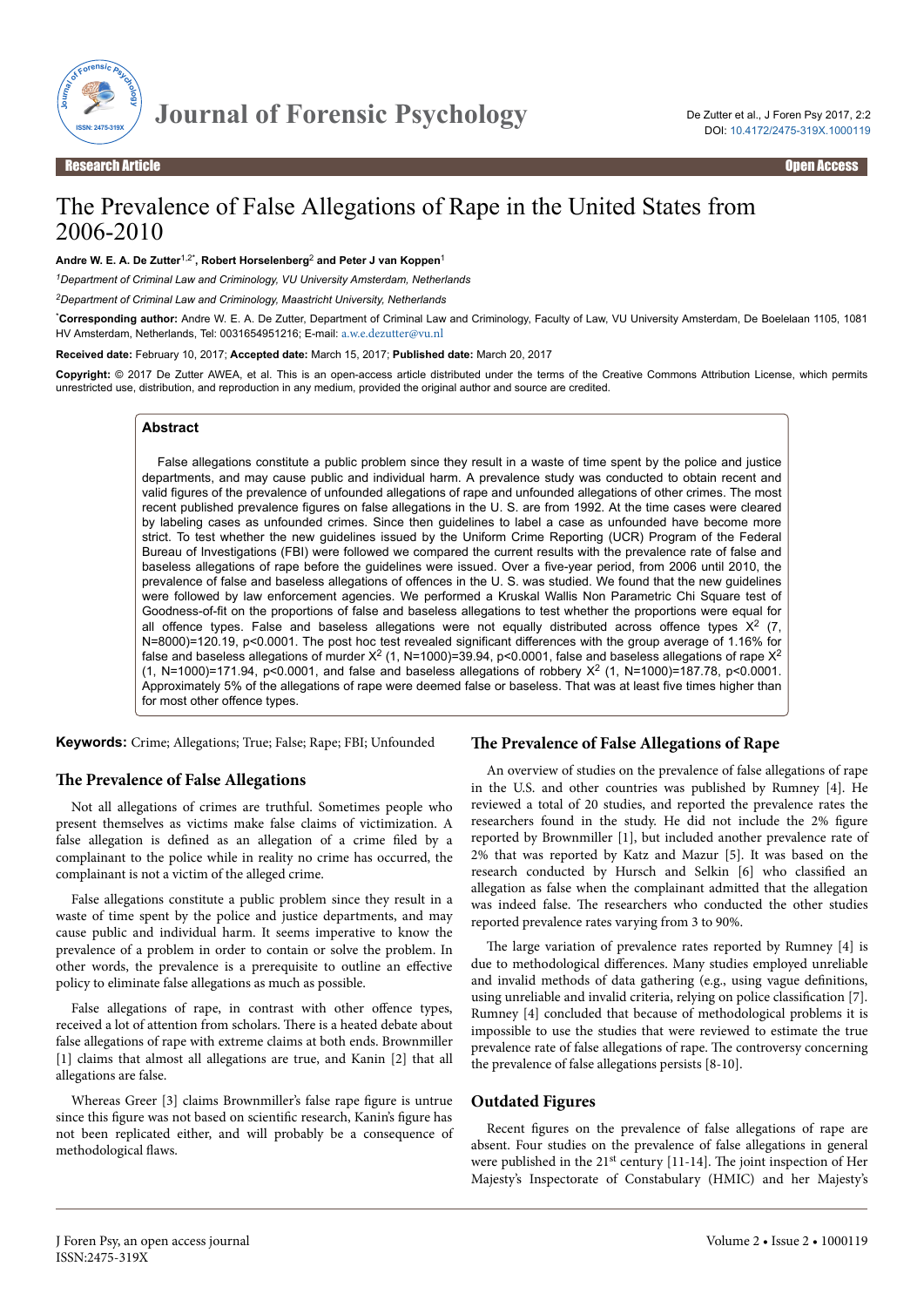Crown Prosecution Service Inspectorate (HMCPSI) into the investigation and prosecution of rape offences in England and Wales deemed that 164 allegations out of 1,379 were false allegations of rape (11.8%; [11]). In the study conducted by Lea et al. [14] no clear statistics were reported. But, based on the information provided by the researchers we calculated that 38 out of 379 (10%) allegations of rape were considered to be false. Nineteen (5%) allegations were considered to be false because the complainants had retracted the allegation, and had admitted that the allegation was false. The other 19 (5%) allegations were considered to be false because police officers said that the allegations were false. Jordan [12] reported that 68 out of 164 (41.5%) allegations were false. Нirteen allegations were considered to be false because the complainants had retracted the allegation, and had admitted that the allegation was false. Fifty-five allegations were false according to police officers; 26 allegations were believed to be false by police officers, and were retracted by the complainants, and the remaining 29 were classified as false allegations based on the police investigation. Kelly et al. [13] found that 216 out of 2643 (8%) allegations of rape were classified as false allegations. In 120 out of the 216 false allegations an explanation of the reason for classifying the allegation as false was given. In 53 cases according to the police officers the complainants had retracted the allegation, and had admitted that the allegation was false. In 28 cases the complainant had retracted the allegation. In three cases the complainant refused to cooperate with the police. The remaining 56 allegations were classified as false based on the police investigation.

More recent figures on the prevalence of false allegations of rape are lacking, because although the studies were published in the 21st century, the data gathering process was conducted in the 20<sup>th</sup> century for three out of four studies [11-14] gathered the data more than ten years ago. Нe most recent data in the study were from 2002. As far as figures go for the U.S., they refer to data reported in 1992 [15]. Dershowitz [15] reported based on figures provided by the Uniform Crime Reporting (UCR) Program of the Federal Bureau of Investigations (FBI) that in the U.S. 8% of all allegations of rape were unfounded. Since then guidelines of law enforcement agencies in the U.S. to collect and label data have changed. Due to the changes it is to be expected that recent figures are more valid.

### **The Unfound Category and the New Policy**

False allegations are categorized by law enforcement agencies in the U.S. as unfounded crimes. In 1992 the unfounded crime category comprised more than false allegations alone, and was sometimes used to clear out crimes [16]. If an offence was classified as unfounded it was not counted as an unsolved crime. Since then the guidelines have changed, and are more strict to avoid that true allegations are misclassified as false.

The new guidelines of the Uniform Crime Reporting (UCR) Program of the Federal Bureau of Investigations (FBI) and the International Association of Chiefs of Police (IACP) to unfound allegations of rape are the same, it is, therefore, redundant to cite them both. Нe UCR guidelines of the FBI state that a law enforcement agency in the U.S. has to establish through investigation that the reported rape did not occur in order to deem an allegation unfounded [17,18].

Uncertainty of how strict and to what extent the new guidelines are followed by law enforcement agencies will never be fully dispelled. Нe

new guidelines, however, can be expected to have led to more valid figures on the prevalence of false allegations of rape. A study by Spohn et al. [19] does not seem to reject the validity of this hypothesis.

Spohn et al. [19] studied a random sample of 401 allegations of sexual assaults at the Los Angeles Police Department (LAPD) that were filed in 2008, to test whether the guidelines of the FBI and IACP to unfound cases are followed by police officers. The researchers concluded that in 2.4% of all allegations of sexual assault that were classified by LAPD officers as unfounded evidence existed that a crime did occur. In 9.9% of unfounded allegations Spohn et al. [19] concluded that there was evidence that complainants lacked interest to pursue the case or were motivated by fear or pressure to stop pursuing the case. Нus, a total of 12.3% of all allegations were deemed to be misclassified by the LAPD. Spohn et al. [19] wrote "One conclusion that can be drawn from these data is that the LAPD is clearing sexual assault cases as unfounded appropriately most, but not all, of the time" (p: 173).

The unfounded category, however, is a broader category than false allegations alone, it also consists of baseless cases. A baseless case is a case that does not meet the legal criteria for the crime [9]. Нus, also if the classification process is flawless then some proportion of cases would still not be false allegations in the sense that the complainant deliberately tried to mislead everyone.

In the study by Spohn et al. [19] five cases, 6.2% of all unfounded cases, that were correctly classified as unfounded by the LAPD were labeled by the rearchers as baseless allegations. If the LAPD, which is one of the largest police departments in the U.S., is representative for law enforcement agencies in the U.S. then recent figures from the UCR could help to resolve the heated debate on prevalence of false and baseless rape allegations in the U.S.

We compare the rate of false and baseless rape allegations to false and baseless allegations for any number of other crimes to test the hypothesis that false and baseless allegations of rape are more prevalent than false and baseless allegations of crimes in general.

### **Method**

We received the raw crime statistics of the U.S. from the UCR of the FBI. That included the master files from 1960 until 2010. The files contained raw data from every law enforcement agency in the U.S. [20]. We extracted the data from the files, and imported the data in SPSS. Our sample consisted of a recent five-year period, from 2006-2010. We chose a recent time period to make sure we obtained figures of a time period when the new guidelines applied, and were implemented for some time. A five year period was chosen to increase the reliability of the figures.

### **Procedure**

We divided the number of crimes into different categories. The category of unfounded cases (i.e., false and baseless allegations), of actual cases (i.e., probable true allegations), and of cases cleared by arrest. We chose the most typical crimes for comparison: Rape Total, Rape by force, Murder, Manslaughter, Robbery, Assault, Burglary, Theft, and Larceny (Table 1). The Total crime category, however, includes all types of crimes within this time frame. We also compared the unfounded category with the actual offences category (Table 2).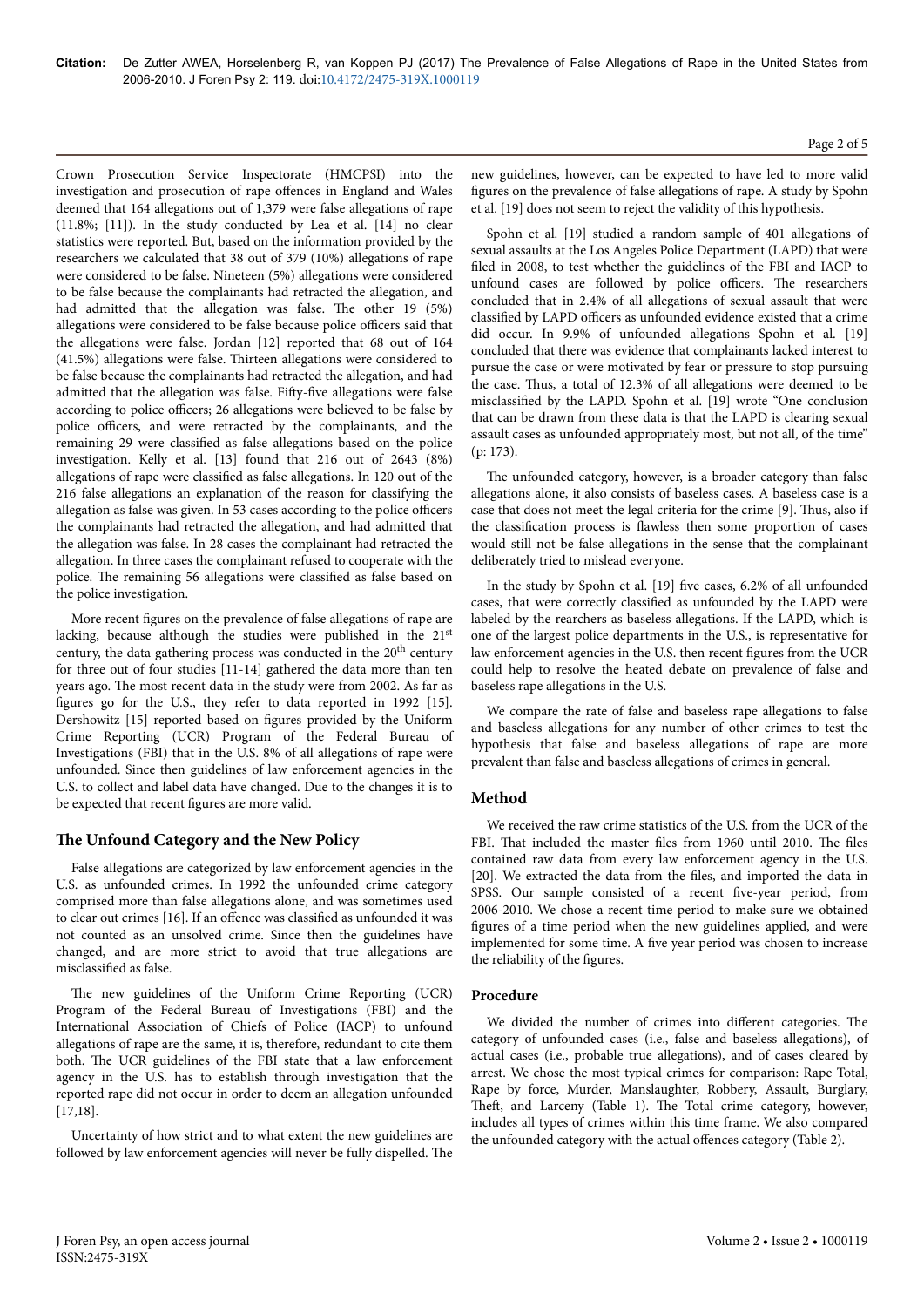## Page 3 of 5

| Year             | <b>Offences</b>    |                 |                      |                    |                 |                      |                    |                 |                      |                    |                 |                      |                    |                 |                             |
|------------------|--------------------|-----------------|----------------------|--------------------|-----------------|----------------------|--------------------|-----------------|----------------------|--------------------|-----------------|----------------------|--------------------|-----------------|-----------------------------|
|                  | 2006               |                 |                      | 2007               |                 |                      | 2008               |                 |                      | 2009               |                 |                      | 2010               |                 |                             |
|                  | Un-<br>found<br>ed | Actual          | Cleared<br>by arrest | Un-<br>found<br>ed | Actual          | Cleared<br>by arrest | Un-<br>found<br>ed | Actual          | Cleared<br>by arrest | Un-<br>found<br>ed | Actual          | Cleared<br>by arrest | Un-<br>found<br>ed | <b>Actual</b>   | <b>Cleared</b><br>by arrest |
| Murder           | 546                | 16,822          | 9,186                | 531                | 16,764          | 9,250                | 538                | 16.056          | 9,381                | 550                | 15,166          | 8,949                | 543                | 14,577          | 8,418                       |
| Manslau<br>ghter | 6                  | 621             | 480                  | 27                 | 818             | 523                  | 9                  | 728             | 502                  | 6                  | 657             | 478                  | 3                  | 618             | 438                         |
| Rape<br>Total    | 4,959              | 85,455          | 33,674               | 5,108              | 83,080          | 32,096               | 5,102              | 82,256          | 32,732               | 4,915              | 82,838          | 32,650               | 4,400              | 83,218          | 31,213                      |
| Rape by<br>Force | 4,412              | 76.060          | 29.379               | 4,555              | 74.832          | 28.108               | 4,617              | 74,555          | 29,054               | 4,462              | 75,302          | 29,214               | 4.020              | 73.129          | 27,952                      |
| Robbery          | 374                | 6.662           | 2.668                | 412                | 6,369           | 2.613                | 386                | 6,057           | 2,397                | 345                | 5,521           | 2.274                | 328                | 5,471           | 2.131                       |
| Assault          | 3,951              | 4,39,5<br>71    | 98,048               | 4,095              | 4,38,7<br>77    | 1,00,902             | 4,275              | 4,36,3<br>63    | 1,04,232             | 4,162              | 4,03,8<br>74    | 1,00,083             | 3,411              | 3,64,7<br>99    | 90,455                      |
| Burglary         | 32,749             | 36,91,<br>442   | 19,61,253            | 33,888             | 37,41,<br>293   | 19,53,323            | 33,388             | 36,99,<br>013   | 19,65,809            | 33,960             | 36,75,<br>740   | 19,63,402            | 34,267             | 36,36,<br>040   | 19,44,704                   |
| Theft            | 36,968             | 21,09,<br>095   | 2,49,573             | 35,835             | 21,09,<br>687   | 2,45,535             | 33,464             | 21,57,<br>749   | 2,56,282             | 28,016             | 21,45,<br>360   | 2,48,114             | 26,296             | 21,20,<br>509   | 2,44,596                    |
| Larceny          | 48,299             | 61,77,<br>523   | 10,26,560            | 48,515             | 61,59,<br>542   | 10,89,339            | 47,638             | 61,80,<br>124   | 11.81.906            | 47,888             | 59,98,<br>729   | 12, 11, 145          | 45,325             | 58,99,<br>028   | 11,73,491                   |
| Crimes<br>Total  | 1,55,0<br>60       | 1,27,1<br>4,775 | 34,99,118            | 1,55,3<br>23       | 1,26,9<br>9,798 | 35,38,888            | 1,50,2<br>34       | 1,26,6<br>6,246 | 36,39,519            | 1,41,4<br>05       | 1,22,4<br>8,083 | 36,33,991            | 1,33,6<br>77       | 1,21,3<br>9,746 | 35,62,974                   |

Note: The figures are the absolute number of offences per category for the U.S. as a whole per year.

Table 1: Crime statistics of the Uniform Crime Reporting program of the Federal Bureau of Investigations.

| Year                                                                                  | 2006  | 2007 | 2008 | 2009 | 2010 | All years |  |  |  |
|---------------------------------------------------------------------------------------|-------|------|------|------|------|-----------|--|--|--|
| Crimes total                                                                          | $1.2$ | 1.21 | 1.17 | 1.14 | 1.09 | 1.16      |  |  |  |
| Murder                                                                                | 3.14  | 3.07 | 3.24 | 3.5  | 3.59 | 3.3       |  |  |  |
| Manslaughter                                                                          | 0.96  | 3.2  | 1.22 | 0.9  | 0.48 | 1.35      |  |  |  |
| Robbery                                                                               | 5.32  | 6.08 | 5.99 | 5.88 | 5.66 | 5.78      |  |  |  |
| Assault                                                                               | 0.89  | 0.92 | 0.97 | 1.02 | 0.93 | 0.95      |  |  |  |
| Burglary                                                                              | 0.88  | 0.9  | 0.89 | 0.92 | 0.93 | 0.9       |  |  |  |
| Theft                                                                                 | 1.72  | 1.67 | 1.53 | 1.29 | 1.22 | 1.49      |  |  |  |
| Larceny                                                                               | 0.78  | 0.78 | 0.76 | 0.79 | 0.76 | 0.78      |  |  |  |
| Rape total                                                                            | 5.48  | 5.79 | 5.84 | 5.6  | 5.02 | 5.55      |  |  |  |
| Rape by force                                                                         | 5.48  | 5.74 | 5.83 | 5.59 | 5.21 | 5.57      |  |  |  |
| Note: Proportion of unfounded crimes, false and baseless allegations, in percentages. |       |      |      |      |      |           |  |  |  |

Table 2: Unfounded crimes as percentage of all crimes in each category, nationwide in the USA.

### **Statistical Analyses**

We first performed a Kruskal Wallis Non Parametric Chi Square test of Goodness-of-fit on the proportions of false and baseless allegations

of rape to test whether the proportions were equal for 2006-2010 and 1992. If the new guidelines of the FBI were followed by law enforcement agencies in the U.S., then a significant drop in the proportion of false and baseless allegations of rape was to be expected.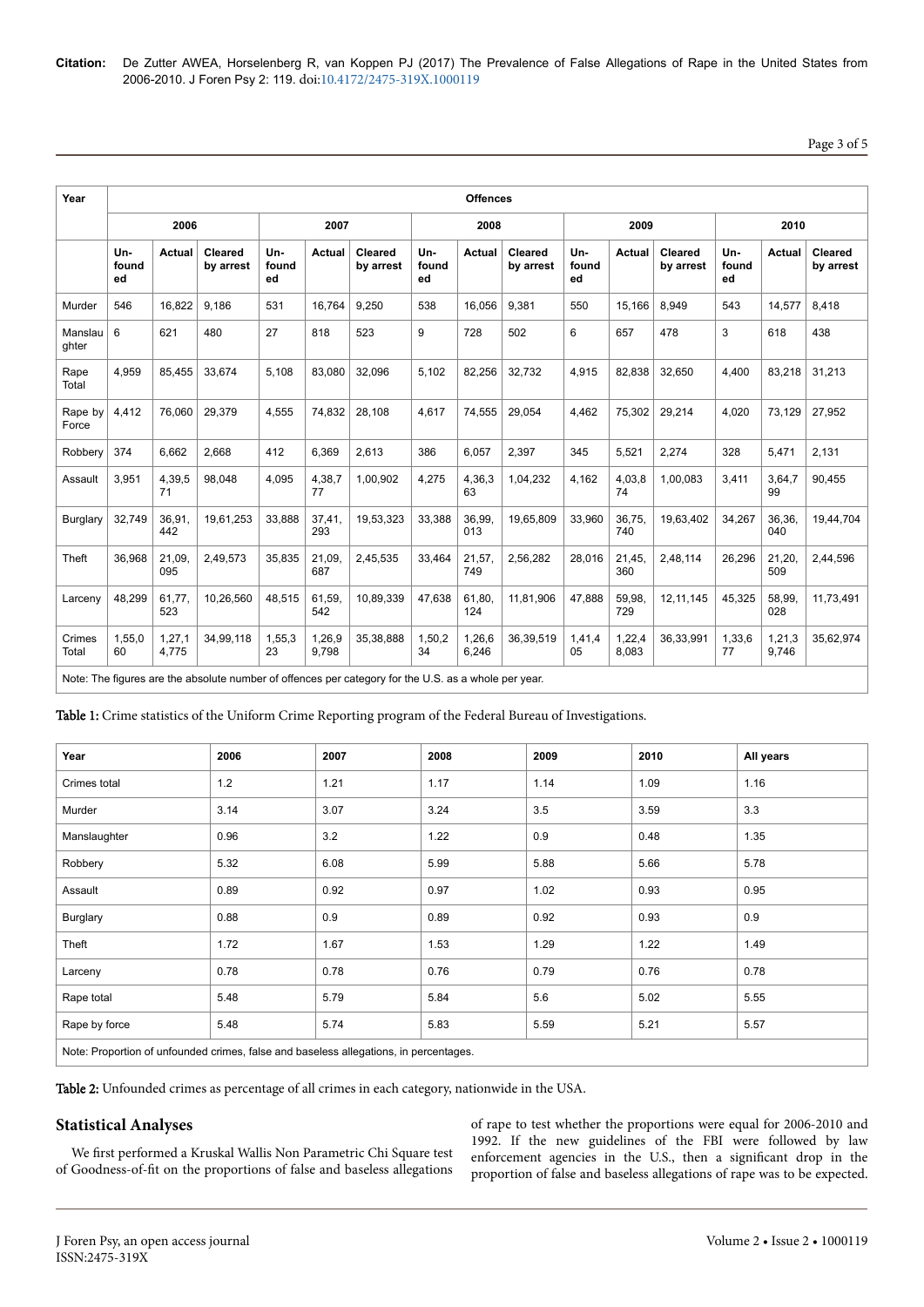We performed a Kruskal Wallis Non Parametric Chi Square test of Goodness-of-fit on the proportions of false and baseless allegations to test whether the proportions were equal for all offence types. If a significant result was obtained a post hoc test was performed to see which proportion of false and baseless allegations differed significantly with the other proportions. A Non Parametric Chi Square test was performed with an expected value of 98.84% true allegations, and 1.16% false and baseless allegations, since the overall average proportion of false and baseless allegations for all offence types and all years combined was 1.16% (Table 2).

### **Results**

False and baseless allegations of rape were not equally distributed for the period 2006-2010 as compared to the figures of 1992,  $X^2$  (1, N=2000)=4.54, p=0.033. False and baseless allegations were not equally distributed across offence types  $X^2$  (7, N=8000)=120.19, p<0.0001. The post hoc test revealed significant differences with the average of 1.16%, SD=0.04 for false and baseless allegations of murder M=3.30, SD=0.20,  $X^2$  (1, N=1000)=39.94, p<0.0001, false and baseless allegations of rape M=5.55, SD=0.29,  $X^2$  (1, N=1000)=171.94, p<0.0001, and false and baseless allegations of robbery  $M=5.78$ , SD=0.27,  $X^2$  (1,  $N=1000$ )=187.78, p<0.0001. There were no differences between the average of 1.16% for all allegations combined, and false and baseless allegations of assault M=0.95, SD=0.05,  $X^2$  (1, N=1000)=0.22, p=0.64, of larceny M=0.78, SD=0.01,  $X^2$  (1, N=1000)=0.22, p=0.64, of theft  $M=1.49$ , SD=0.20,  $X^2$  (1, N=1000)=0.59, p=0.44, of burglary M=0.90, SD=0.05, X2 (1, N=1000)=0.59, p=0.44, and of manslaughter M=1.35,  $SD=0.96$ ,  $X^2$  (1, N=1000)=1.01, p=0.32.

In the years 2006-2010 all law enforcement agencies combined reported to the UCR of the FBI that yearly between 4,400 and 5,100 allegations of rape were false and baseless allegations, while 82,000 to 85,000 that are considered to be true allegations (Table 1) [20]. False and baseless allegations of rape constitute about 5% of all rape allegations; it is at least five times the proportion of some other crimes. For instance, unfounded theft, assault, and fraud allegations constitute approximately 1% of all allegations of theft, assault or fraud. The only other crime type with comparable rates of false and baseless allegations was robbery (Table 2) [20].

### **Discussion**

### **General discussion**

The new guidelines issued by the FBI seem to have been implemented by law enforcement agencies in the USA significant drop in the proportion of false and baseless allegations of rape was observed since the new guidelines were issued. Since the new guidelines are more stringent, a drop was to be expected when these guidelines were followed. Under the new guidelines law enforcement agencies can no longer use the label as a dustbin for unwanted allegations of rape or to clear crimes. Нere was some preliminary evidence that the guidelines were already followed by one of the largest police departments in the U.S., the LAPD [19]. Based on the current results it seems that we can extend this assertian to all law enforcement agencies in the U.S. that contributed to the UCR data. Our 5% figure is also consistent with findings of other researchers in the field of allegations of rape. Ferguson and Malouff [21] found a rate of 5% confirmed false allegations in their meta-analysis on seven studies on the prevalence of false allegations.

False allegations of rape are a problem for all parties involved. In cases where no one is accused directly, no innocent suspects are targeted; false allegations still result in a waste of police resources. Нe prevalence of false allegations of rape is at the kernel of a heated debate among researchers [3]. Methodological problems jeopardized the validity of the reported prevalence figures [4]. Нe current estimate on the prevalence of false allegations of rape is probably a conservative estimate. It is so because the UCR Program of the FBI revised the criteria, and since 1994 uses more stringent criteria than before. Now it has to be established through investigation that no crime had occurred before an allegation of a crime can be categorized as unfounded. It is difficult to establish that a crime did not occur, especially in the context of rape.

A rape scenario as well as a consensual sex scenario usually only involves two parties. If one of the parties is lying about the true nature of the scenario it may be difficult to proof that the crime either occurred or did not occur. If, for instance, the sexual encounter is not disputed, but only the consensual nature, then other evidence should discriminate between rape and a consensual scenario. If such evidence is absent then it is impossible to discriminate between rape and a consensual scenario. In that case, doubt concerning the true nature of the allegation will always persist. A false complainant who never retracts her story of rape, and the investigation does not reveal proof of its falsity or baselessness, such a case will never be classified as an unfounded rape allegation following the current criteria of the FBI.

The results of the current study, therefore, seem to indicate that the new guidelines of the FBI are followed by most or all law enforcement agencies in the U.S. As a consequence of the new guidelines, law enforcement agencies do not seem to, routinely, use the unfound category to clear criminal cases anymore. Нerefore, a drop in the number of false and baseless allegations of rape was to be expected when the new policy was effective.

### **The variation of prevalence rates**

Prevalence rates of false and baseless allegations vary across offence types. Нe prevalence rate of false and baseless allegations of rape is higher than the prevalence rate of most other offence types. In most offences where insurances could cover the damage of the offence, such as theft, prevalence rates of false and baseless allegations are more than five times smaller than the prevalence rates of false and baseless allegations of rape. Нe only comparable prevalence rate of false and baseless allegations is the prevalence of false and baseless allegations of burglary. One explanation might be that some false allegations were caused by insurance fraud.

False and baseless allegations of murder are also higher than false and baseless allegations of most other offence types. But, it is still almost halve of the prevalence of false and baseless allegations of rape or burglary. A high prevalence rate of false and baseless allegations of murder may seem surprising at first, especially for those who are unfamiliar with the legal system of the United States. Нe high prevalence rate of murder is explained by the diversity of false and baseless allegations of murder. An evident false allegation of murder is an allegation of murder on for instance a neighbor, and police investigation reveals that the neighbor is still alive. Another, far more frequent, false or baseless allegation of murder is the allegation in which the police investigation revealed that the killing was justified by law in the United States. One example is killing in self-defence, but another example might be the killing of a burglar in your home; a sometimes justified act in the United States [20]. But, also cases in